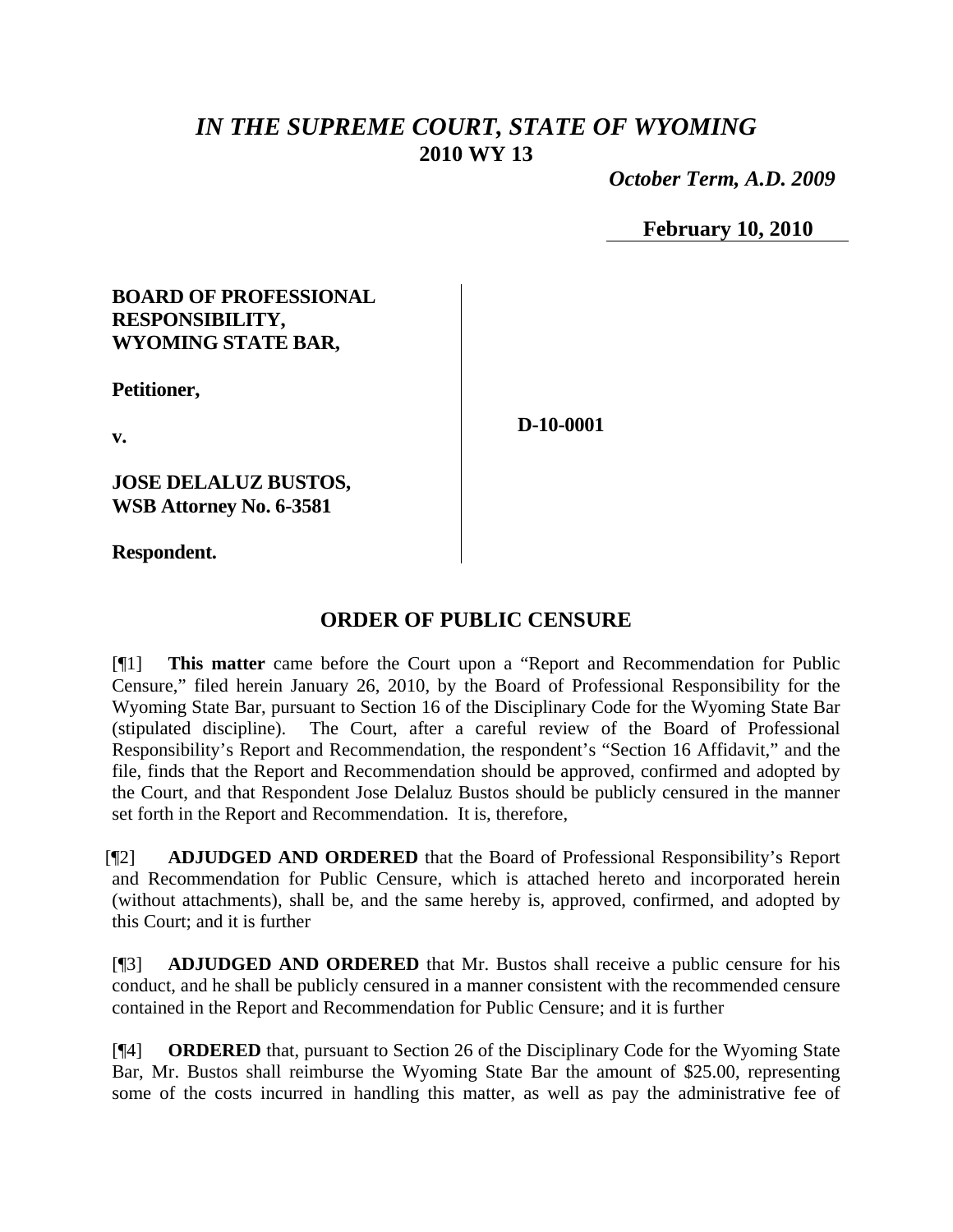\$500.00. Mr. Bustos shall pay the total amount of \$525.00 to the Clerk of the Board of Professional Responsibility on or before March 30, 2010; and it is further

[¶5] **ORDERED** that the Clerk of this Court shall docket this Order of Public Censure, along with the incorporated Report and Recommendation for Public Censure, as a matter coming regularly before this Court as a public record; and it is further

[¶6] **ORDERED** that, pursuant to Section 4(c) of the Disciplinary Code for the Wyoming State Bar, this Order of Public Censure, along with the incorporated Report and Recommendation for Public Censure, shall be published in the Wyoming Reporter and the Pacific Reporter; and it is further

[¶7] **ORDERED** that the Clerk of this Court cause a copy of the Order of Public Censure to be served upon Respondent Jose Delaluz Bustos; and it is further

[¶8] **ORDERED** that the Clerk of this Court transmit a copy of this Order of Public Censure to members of the Board of Professional Responsibility, and to the clerks of the appropriate courts of the State of Wyoming.

**DATED** this 10<sup>th</sup> day of February, 2010.

#### **BY THE COURT:**

**BARTON R. VOIGT** /s/ Barton R. Voigt **Chief Justice**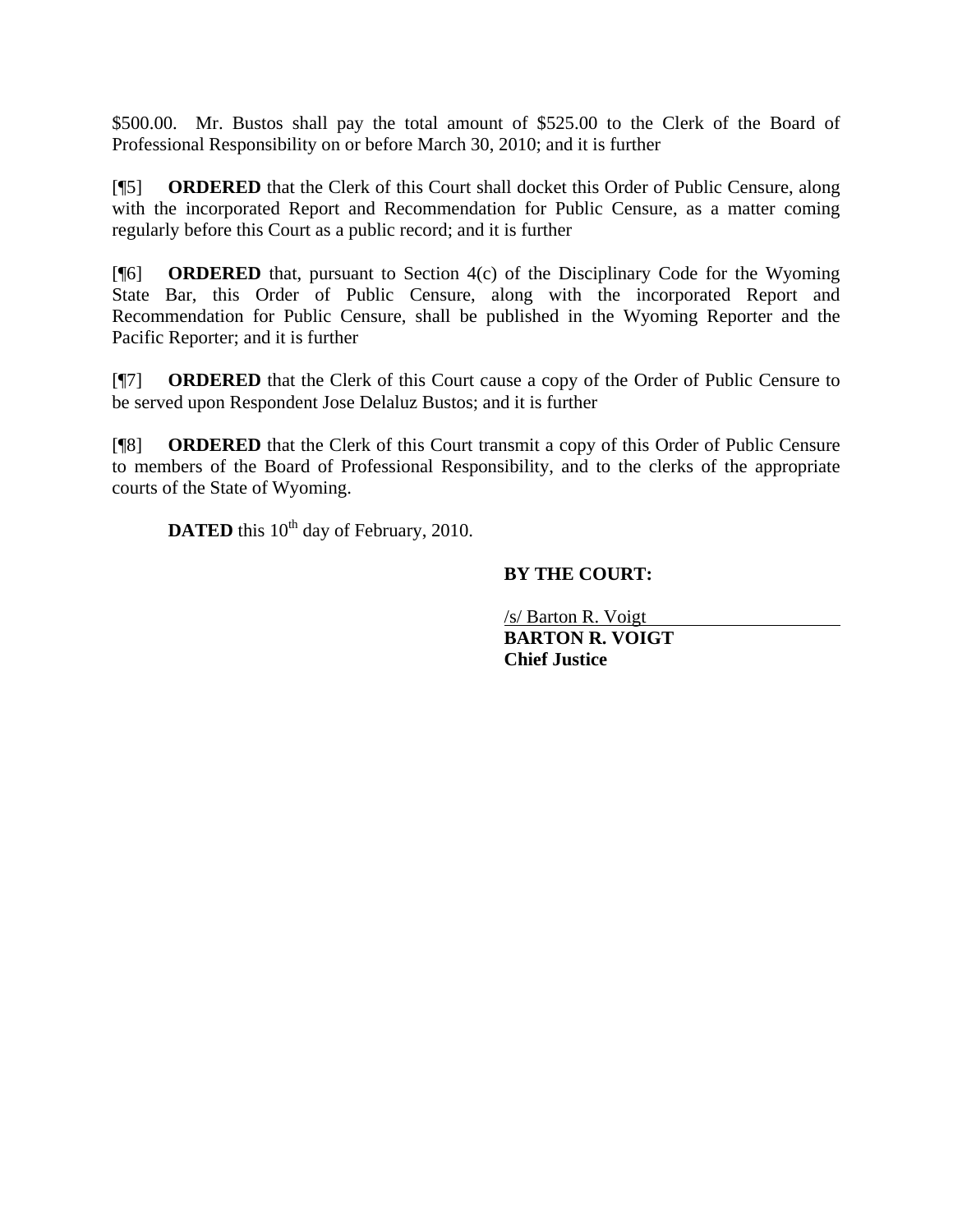# $D - 10 - 0001$

# BEFORE THE BOARD OF PROFESSIONAL RESPONSIBILITY WYOMING STATE BAR **STATE OF WYOMING** IN THE SUPREME COURT<br>STATE OF WYOMING<br>FILED

 $\prime$ 

 $\frac{1}{2}$ 

In the matter of **JOSE DELALUZ BUSTOS,** WSB Attorney No. 6-3581. Respondent.

Docket No. 2009-143 JAN 2 6 2010

## REPORT AND RECOMMENDATION FOR PUBLIC CENSURE

The Board of Professional Responsibility makes the following report and recommendation, with its findings of fact, conclusions of law, and recommendation to the Supreme Court of Wyoming:

#### **FINDINGS OF FACT**

- 1. Respondent, Jose Delaluz Bustos, is currently an active member of the Wyoming State Bar and has been since 2002. He resides in Cheyenne, Wyoming.
- 2. In early 2009, Respondent represented Paulino Sanchez-Chaparro in regard to an appeal in the 10<sup>th</sup> Circuit Court of Appeals.
- 3. On or about 21 August 2009, Respondent received an Order to show case regarding his failure to file an appellate brief in a timely fashion. A true and correct copy of that Order is attached hereto as Exhibit A. Respondent agrees that the facts stated in that Order are accurate.
- 4. Respondent did nothing in response to that Order.
- 5. On or about 13 November 2009, Respondent received an Order from the 10<sup>th</sup> Circuit Court of Appeals which indefinitely suspended him from the practice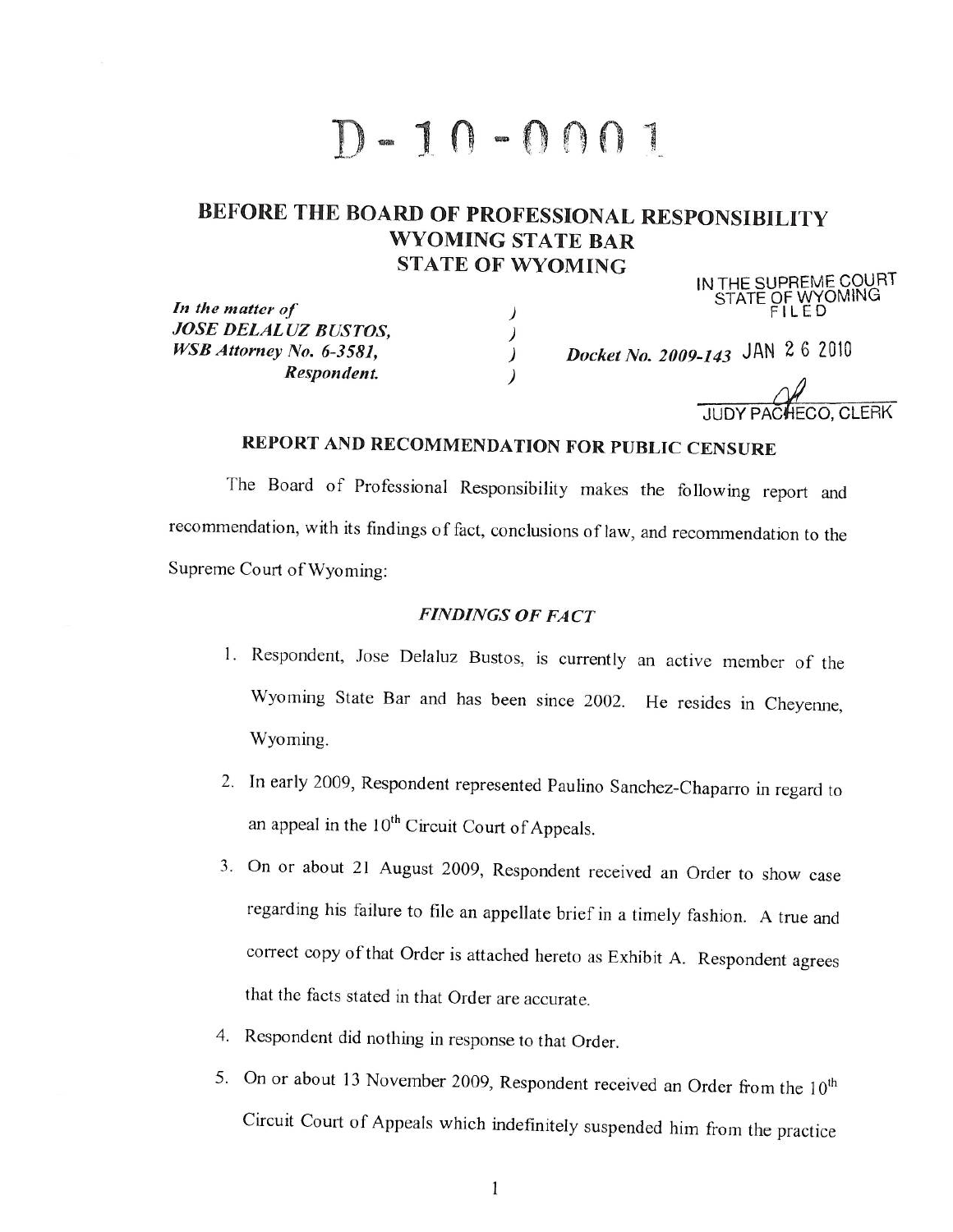of law before that court. A true and correct copy of that Order is attached hereto as Exhibit B.

- 6. On 30 December 2009, Respondent wrote a letter to Bar Counsel which attempted to explain, but not excuse, his conduct in the Chaparro matter. A true and correct copy of that letter is attached as Exhibit C.
- 7. Respondent's failure to file the necessary briefs on behalf of his client was a violation of Rule 1.1 of the Wyoming Rules of Professional Conduct.
- 8. Respondent's failure to respond to the 21 August 2009 Order from the 10<sup>th</sup> Circuit was a violation of Rule 3.4(c) of the Wyoming Rules of Professional Conduct.

#### **CONCLUSIONS OF LAW**

- 9. Standard 4.43 of the ABA Standards for Imposing Lawyer Sanctions discusses the acts which result in a public censure for violation of Rule 1.1: "Reprimand [or public censure] is generally appropriate when a lawyer is negligent and does not act with reasonable diligence in representing a client, and causes injury or potential injury to a client."
- 10. Standard 6.23 of the ABA Standards for Imposing Lawyer Sanctions discusses the acts which result in a public censure for violation of Rule  $3.4(c)$ : "Reprimand [or public censure] is generally appropriate when a lawyer is negligent lawyer negligently fails to comply with a court order or rule, and causes injury or potential injury to a client or other party, or causes interference or potential interference with a legal proceeding."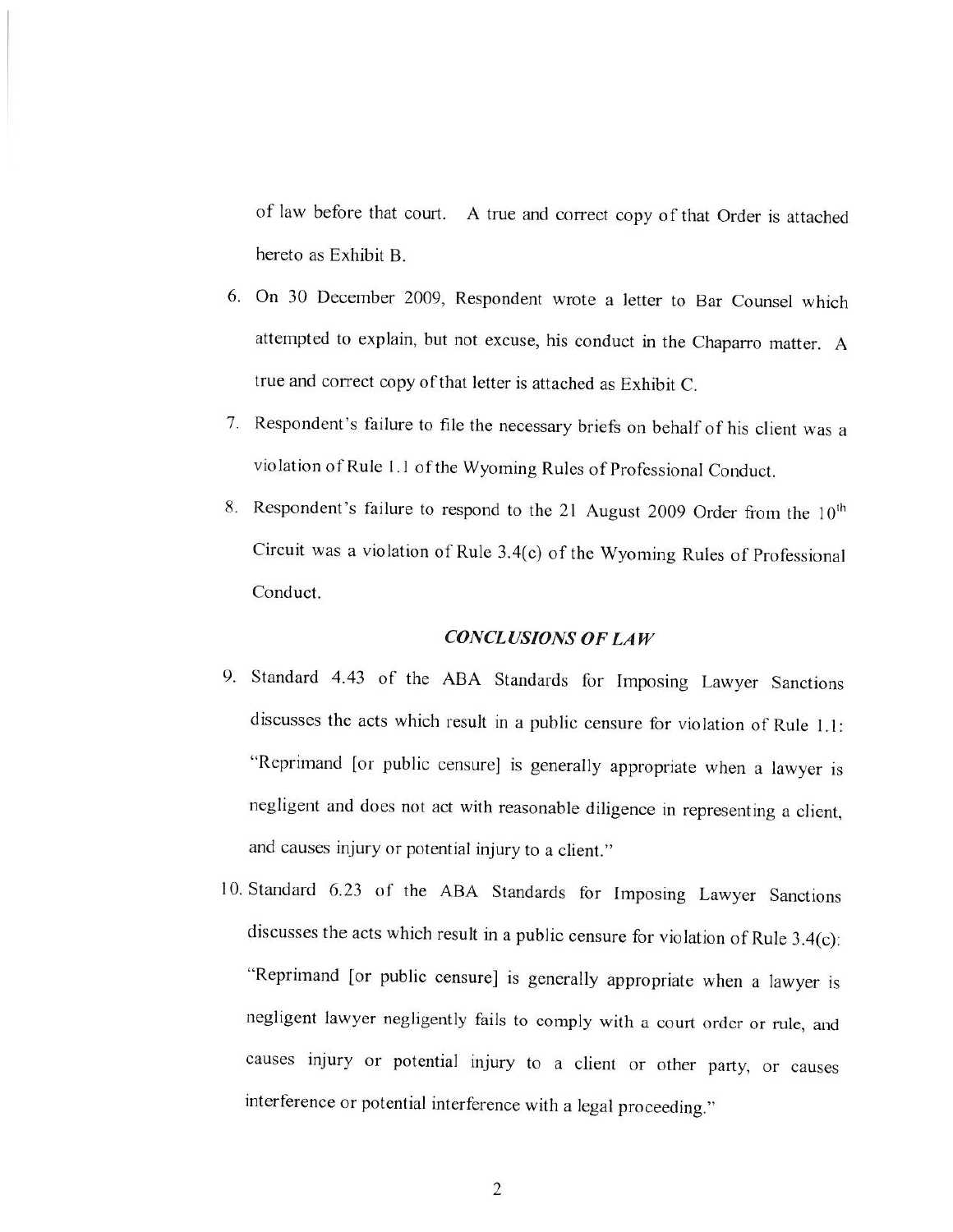- 11. ABA Standards for Imposing Lawyer Sanctions 9.1 provides for consideration of aggravating and mitigating circumstances in deciding on an appropriate Section 9.21 defines aggravating circumstances as "any sanction. consideration, or factors that may justify an increase in the degree of discipline to be imposed." Section 9.31 defines mitigating circumstances as "any considerations, or factors that may justify a reduction in the degree of discipline to be imposed."
	- a. Applicable aggravating factors in this case are:
		- i. Section 9.22 (i)---substantial experience in the practice of law.
	- b. Applicable mitigating factors are:
		- i. Section 9.32 (a)---absence of a prior disciplinary record;
		- ii. Section 9.32 (c)---personal or emotional problems;
		- iii. Section 9.32 (e)---full and free disclosure to disciplinary board
		- or cooperative attitude toward proceedings; and
		- iv. Section 9.32 (k)---imposition of other penalties or sanctions.

# RECOMMENDATION TO THE SUPREME COURT OF WYOMING

12. As an appropriate sanction for his violations of Wyoming Rules of Professional Conduct, the Board recommends that Respondent receive a public censure which states as follows:

"Cheyenne Attorney Jose Delaluz Bustos received a formal public censure by order of the Wyoming Supreme Court on Mr. Bustos was indefinitely suspended from the practice of law before the 10<sup>th</sup> Circuit Court of Appeals in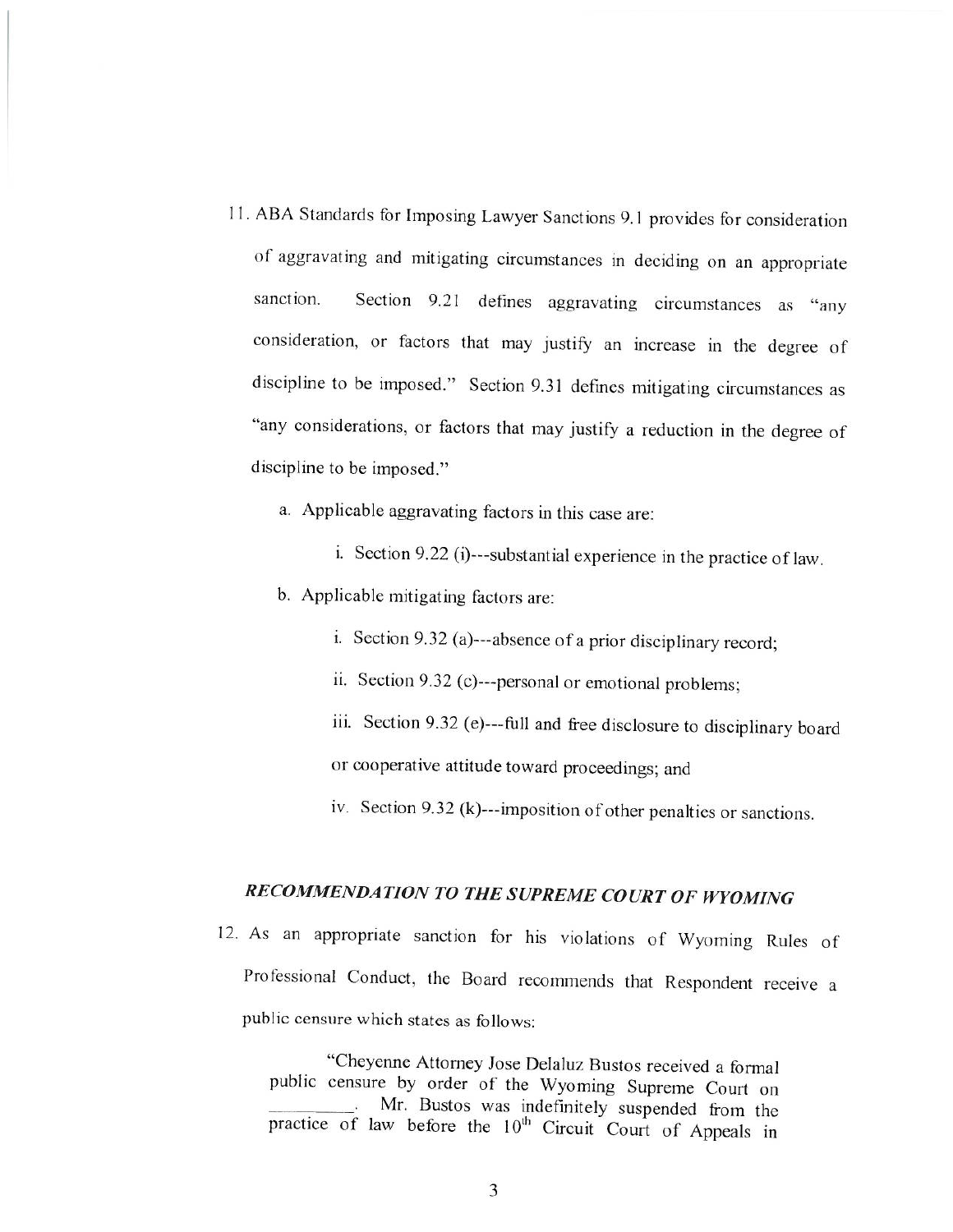November 2009 for failing to respond to that Court's disciplinary show cause order filed as a result of his failing to file a brief on behalf of his client.

The Wyoming Rules of Professional Conduct regulate the conduct of Wyoming attorneys. Mr. Bustos violated Rule 1.1 which requires an attorney to provide competent legal services to a client. He also violated Rule 3.4(c) which requires that a lawyer comply with obligations owed to a court.

The sanction was mitigated since Mr. Bustos had no prior disciplinary record and was having personal problems at the time.

Mr. Bustos stipulated to these facts and consented to this discipline. The Board of Professional Responsibility approved the stipulation, recommending that the Wyoming Supreme Court publicly censure Mr. Bustos. After reviewing the record and recommendation, the Wyoming Supreme Court entered its order publicly censuring Mr. Bustos and requiring him to pay some of the costs of the Wyoming State Bar for prosecuting this matter."

13. The Board further recommends that Respondent be required to reimburse the

Wyoming State Bar for the costs of handling this matter in the amount of

\$25.00 and pay the administrative fee of \$500.00 no later than 30 March 2010.

This decision is unanimously made by a quorum of the Board of Professional

Responsibility. It is therefore so recommended January  $\mathcal{L}$   $\mathcal{L}$ , 2010.

Francis E. Stevens, Chair for the Board of Professional Responsibility Wyoming State Bar